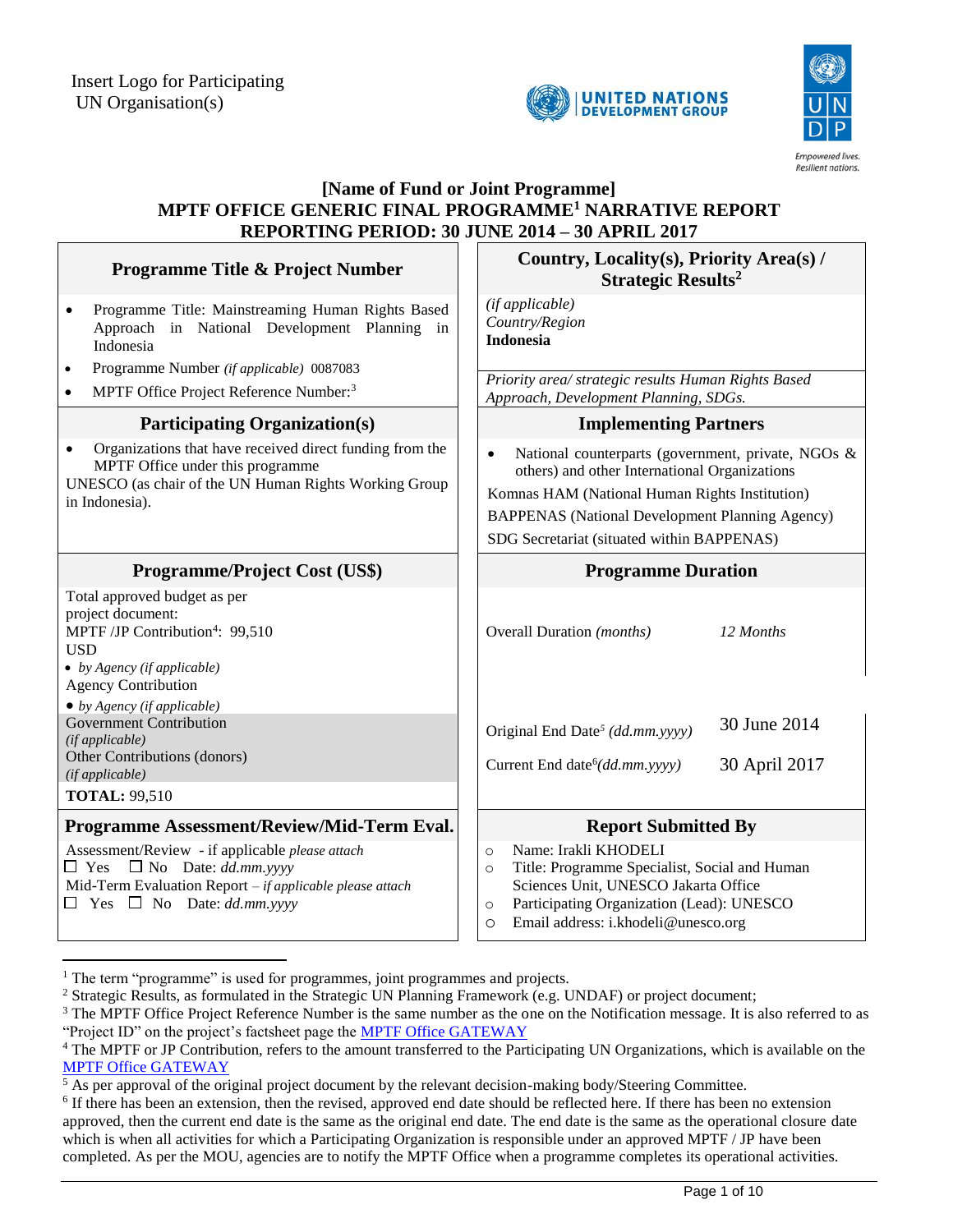## **FINAL PROGRAMME REPORT**

#### **EXECUTIVE SUMMARY**

The main goal of this project is to support the Government of Indonesia in the fulfillment of its human rights obligations, by linking them to the developmental priorities pursued by the country within the national (RPJMN) and global (SDGs) frameworks. Initially, the project focused on supporting the application of a human rights-based approach (HRBA) to the development of the National Medium Term Development Plan – RPJMN (2015-2019) by BAPPENAS – the national entity responsible for development planning. However, in the course of the implementation, the difficulties of exerting external influence on the process of the drafting of that document opened the opportunities to widen the focus of the project to include the newly adopted national SDG framework, for which the government expressed the need for a capacity-building assistance from the UN system.

As a result, UNESCO was able to facilitate a collaborative process that retained focus on the original target beneficiary agency (Bappenas) as the custodian of the national SDG framework, but also engaged with the national human rights institution (Komnas HAM), which was eager to use the government's strong commitment to the 2030 Agenda to highlight the positive synergies with various human rights obligations. In addition, the collaborative, SDGs-based approach opened an opportunity for direct engagement in the process for the UN Country Team in Indonesia. The collaborative process led to the co-design of the Analytical Frameworks for Linking SDGs and Human Rights, and an agreement to continue multi-stakeholder efforts of its application for the advocacy and monitoring of human rights commitments.

#### **I. Purpose**

- Provide a brief introduction to the programme/ project *(one paragraph)*.
- Provide the main objectives and expected outcomes of the programme in relation to the appropriate **Strategic UN Planning Framework (e.g. UNDAF) and project document (if applicable) or Annual Work Plans (AWPs) over the duration of the project**.

The project was originally designed to support the Government of Indonesia in the fulfillment of its human rights obligations by working with the national development planning Ministry (Bappenas), to develop human rights indicators for the National Medium Term Development Plan, RPJMN (2015-2019). The lack of the required openness on the part of Bappenas with regard to the elaboration of RPJMN rendered the focus on this single document obsolete. UNESCO, in collaboration with the RC office and other major stakeholders revised the project implementation strategy and refocused attention on the nationalization of the SDG framework (targets and indicators), as an equally important aspect of developmental planning where the integration of a human rights based approach was required.

To take advantage of the new developments in regards to Indonesia's efforts to be the leader in the adoption of the SDGs and the elaboration of the national indicators, the HRWG chaired by UNESCO, after a series of consultations with the OHCHR Regional Office (Bangkok), the UNCT Indonesia and the UNDG, reformulated the project and requested an extension based on the new objectives and the revised implementation plan.

While maintaining focus on the original aim to build the capacity of the Indonesian government and civil society to meet the national and international human rights commitments, the new proposal approved by the UNDG RMC centered on the following main actions:

- Production of an analytical framework on SDGs and human rights through participatory processes involving the UNCT, the Government of Indonesia and the National Human Rights Institutions;
- Delivery of a workshop for the national human rights institutions, BAPPENAS and the SDG Secretariat to validate the analytical framework and to support the national institutions by building their capacity to monitor the SDG implementation from the angle of Human Rights.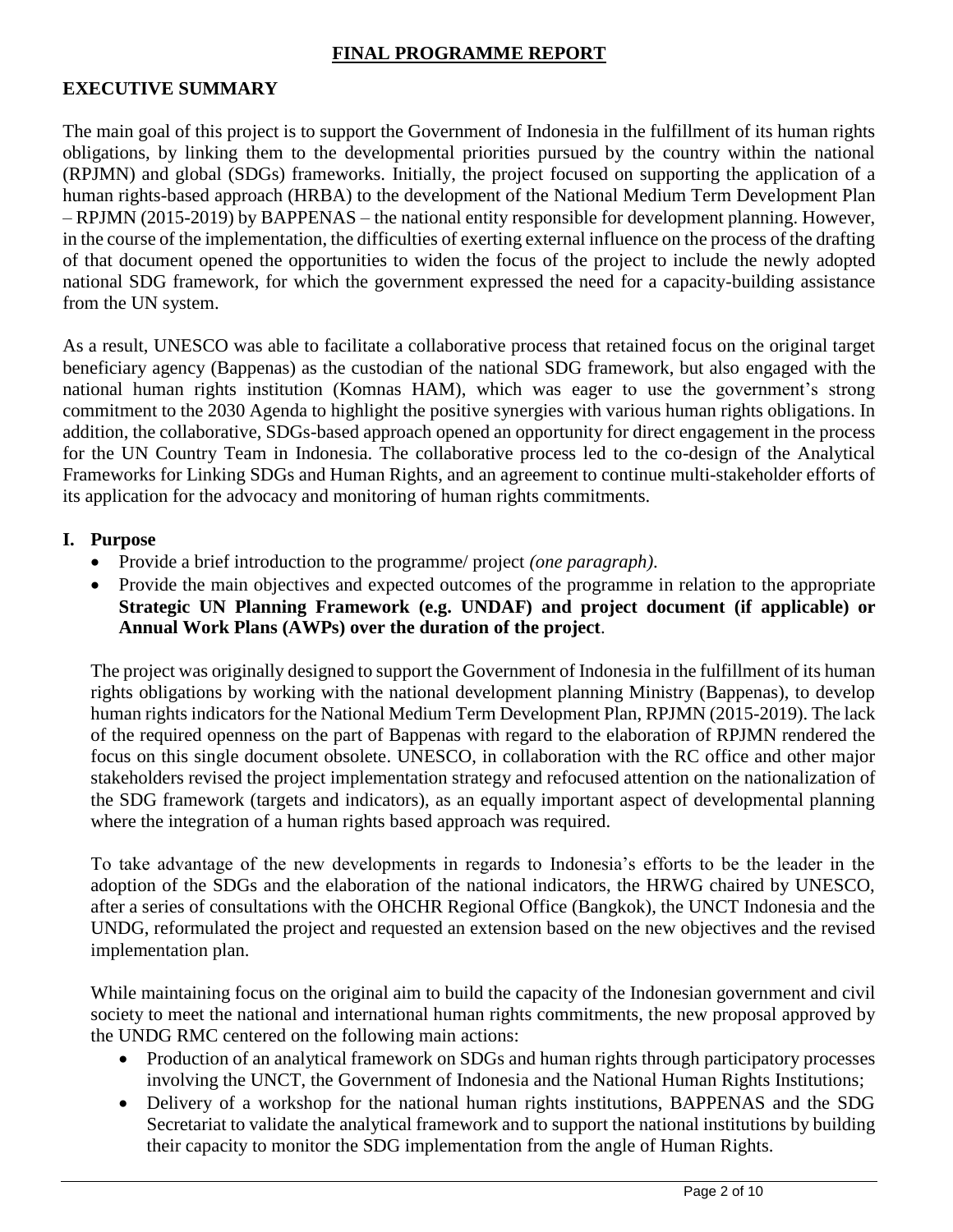## **II. Assessment of Programme Results**

 This section is the **most important in the Report** and particular attention should be given to reporting on **results / and changes** that have taken place rather than on activities, **in comparison to the results / and changes that were outlined in the original proposal**. It has three parts to help capture this information in different ways (i. Narrative section; ii. Indicator based performance assessment; iii. Evaluation & Lessons learned; and iv. A specific story).

# **i) Narrative reporting on results:**

From January to December 2013, respond to the guiding questions, indicated below to provide a narrative summary of the results achieved. The aim here is to tell the **story of change** that your Programme has achieved over its entire duration. Make reference to the implementation mechanism utilized and key partnerships.

 **Outcomes:** Outcomes are the strategic, higher level of change that your Programme is aiming to contribute towards. Provide a summary of progress made by the Programme in relation to **planned outcomes from the Project Document / AWPs,** with reference to the relevant indicator(s) in these documents. Describe if final targets were achieved, or explain any variance in achieved versus planned results. Explain the overall contribution of the programme to the Strategy Planning Framework or other strategic documents as relevant, e.g.: MDGs, National Priorities, UNDAF outcomes, etc. Explain who the main beneficiaries were. Highlight any institutional and/ or behavioural changes amongst beneficiaries at the outcome level.

The Major outcome of the project is the capacity developed within the key national institutions (Komnas HAM as the national human rights institution and Bappenas as the custodian of SDGs in the country), through the workshop and the validated analytical framework, to link human rights obligations with the SDG nationalization and implementation. A critical development has been the ownership of the analytical framework by Komnas HAM, which has committed to using it as a reference point for future work.

The outcome is reinforced by the methodology developed in the framework of this project, which facilitates the use of SDG commitments for Human Rights advocacy and, conversely, helps contextualize and substantiate SDG targets and indicators by linking them to the specific human rights obligations. This methodology, based on the global best practices in this area, has also been transformed into a web-based tool, for easier and wider use by the various communities of practice in human rights and development fields.

The outcome also represents a platform for a long-term engagement between UN system and the Indonesian government on the issue of inclusive development, with a special focus on human rights.

 **Outputs:** Outputs are the more immediate results that your Programme is responsible for achieving. Report on the key outputs achieved over the duration of the Programme, in relation to **planned outputs from the Project Document / AWPs,** with reference to the relevant indicator(s) in these documents. Describe if final targets were achieved, or explain any variance in achieved versus planned results. If possible, include the number of beneficiaries. Report on how achieved outputs have contributed to the achievement of the outcomes and explain any variance in actual versus planned contributions to the outcomes.

The outputs of the project are directly linked to the major outcome. In this sense, the primary output is the Analytical Framework on Linking SDGs and Human Rights in Indonesia, both in terms of the methodology and the online tool. The major outputs of the project include: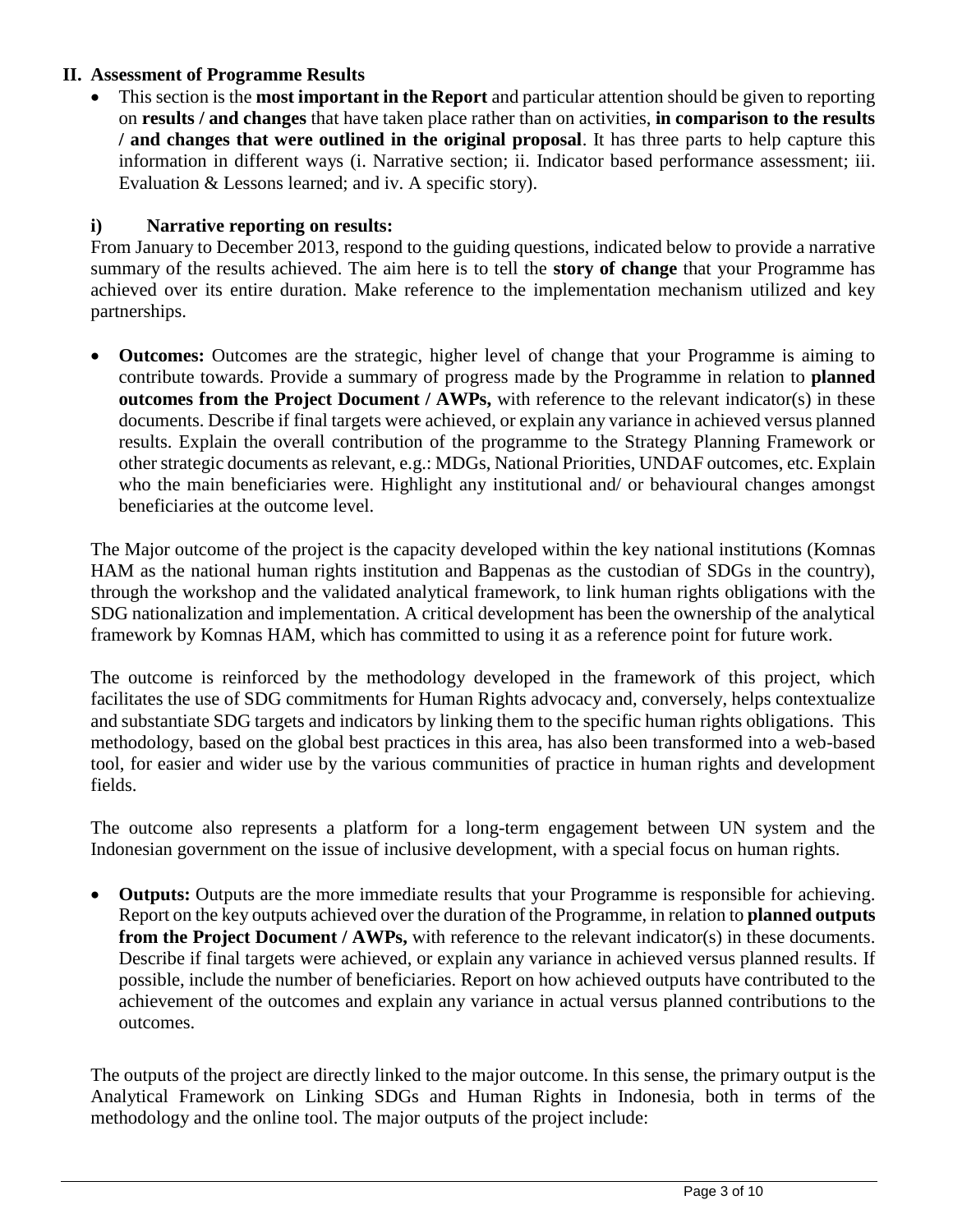- Numerous consultations with the Komnas HAM (NHRI), civil society organizations BAPPENAS and the UNCT on the design of a practical analytical tool linking SDGs and Human Rights, taking into account the real needs that have emerged in the ongoing process of the nationalization of SDGs in Indonesia.
- The preliminary draft of the Analytical Framework for SDGs and Human Rights.
- The web-based version of the Analytical Framework with the additional interactive elements for user-friendly presentation.

The key output of the project, also related to the Analytical Framework was a two-day Multi-Stakeholder Consultation and Workshop on Human Rights and SDGs in Jakarta, Indonesia on 26-27 April 2017, organized in close consultation with the RC Office, Komnas HAM and SDG Secretariat. The Consultation brought together a wide range of stakeholders, including:

# The UN system

- The UNCT Indonesia (the Resident Coordinator, UNICEF, UN Women, UNFPA)
- Statistics Division of UN ESCAP Bangkok
- UN Development Group Bangkok

## Indonesian Government:

- Ministry of National Development Planning of Indonesia and the SDG Secretariat
- National Bureau of Statistics/Badan Pusat Statistik
- National Human Rights Institutions (Komnas HAM and Komnas Perempuan)

## Indonesian NGOs:

- Indigenous peoples' rights NGO (AMAN)
- Ensuring Accountability Through National Statistics
- OHANA (NGO for Promoting the Rights of Persons with Disabilities)
- Indonesian Working Group on Human Rights

## International NGOs

• The Danish Institute for Human Rights

The workshop achieved the following objectives:

- Transferred the ownership of the primary output the Analytical Framework to Komnas HAM (the national human rights institution). Komnas HAM has been involved in this project from the beginning, and will be the main promoter of the tool to support advocacy and awareness raising and also programme work.
- Enriched the tool by integrating global good practices in similar domains, and engaged towards this end with the Danish Institute for Human Rights, which participated in the workshop.
- Presented a prototype of a web-based tool to make the analytical framework more user-friendly. Once operational – the aim is to release it by 30 October 2017 - , the tool will be a living platform, offering an effective and sustainable way for the human rights community to use the framework, in addition to a publication (which was also produced for the workshop).

In order to further deepen the relationship between UNESCO and Komnas HAM, and to promote and facilitate cooperation in the field of human rights in general and the application of Human Rights Based Approach to the Implementation of the Sustainable Development Goals (SDGs) in particular, a Memorandum of Understanding was signed between the two Organizations on 12th of June 2017.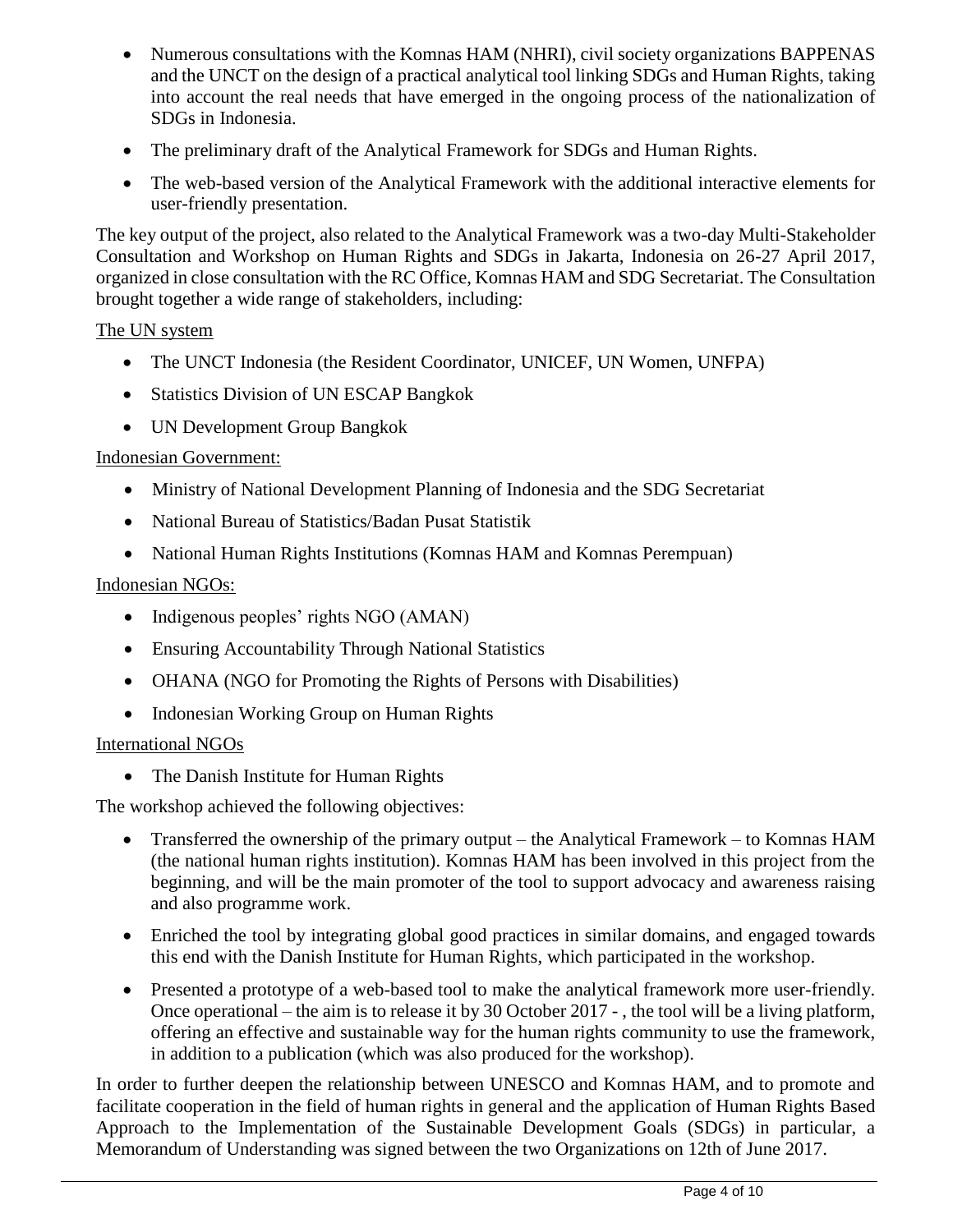The analytical framework was translated into Indonesian and the web-based tool will include English and Indonesian as language options for users.

 **Qualitative assessment:** Provide a qualitative assessment of the level of overall achievement of the Programme, in particular in terms of:

# *National environment:*

The approved revised project shifted the focus from the purely national planning document (RPJMN) to the global developmental framework (2030 Agenda), the adoption and "nationalization" of which became an important priority of the government. Being inherently based on the human rights principles and standards, and being closely linked with the UN system, the SDG framework provided a better opportunity for making impact on the national development planning in the country. In this area, the national partners sought the assistance on their own initiative from the UN system in making sense of complex matrix of Goals, Targets and Indicators. Since human rights provide insight and guidance for tackling the complex and multidimensional challenges associated with the goals of the 2030 Agenda, the reformulated project found a welcoming and collaborating partner in the National Development Planning Ministry (Bappenas).

An additional advantage of choosing SDGs as an entry point was the direct linkage between the RPJMN – the original target of this project, and the national SDG framework. The government has used RPJMN as a primary source for determining national targets and indicators. Therefore, the work done to build the government's capacity to monitor progress towards SDGs by applying a human rights lens is by design also having impact on the RPJMN implementation.

## *The work of the UNCT:*

The process of elaborating the analytical framework has been very time-intensive and tied to the progress made in the national processes of SDG indicators formulation. However, towards the end of the project, an active collaboration was established between the national human rights institution, the SDG Secretariat and the UNCT members engaged in the process. This iterated interaction has continued beyond the completion of the project as the challenge of identifying and understanding human rights implications of SDGs and monitoring the progress towards 2030 agenda will remain relevant until 2030. The Human Rights Working Group of the UNCT will continue to work closely with Komnas HAM on the socialization and sensitization of the tool. At the time of the drafting of this report, UNESCO, as the chair of the HRWG, is discussing concrete initiatives with Komnas HAM centered on the application of the Analytical Framework to address the human rights priorities that have emerged from the recently conducted UPR for Indonesia. There are some areas in the UPR outcome, such as Sexual and Reproductive Health Rights, which deserve special attention (most of the Recommendations on this theme were not accepted by the Indonesian delegation), and present a very interesting opportunity to our further focus in terms of developing practical linkages with the relevant SDGs.

In order to further deepen the relationship between UNESCO and Komnas HAM, and to promote and facilitate cooperation in the field of human rights in general and the application of Human Rights Based Approach to the Implementation of the Sustainable Development Goals (SDGs) in particular, a Memorandum of Understanding was signed between the two Organizations on 12th of June 2017.

The implementation of the national SDG framework and the emergence of human rights considerations in this process will continue throughout the 2030 Agenda timeframe. Consequently, there will be a continuing need for a strong accountability mechanism in the hands of the civil society to monitor progress for all citizens of Indonesia from the human rights perspective. Towards this end, Komnas HAM, as the National Human Rights Institution and UNESCO, as the chair of the Human Rights Working Group of the UN Country Team, will continue to collaborate to raise funds and design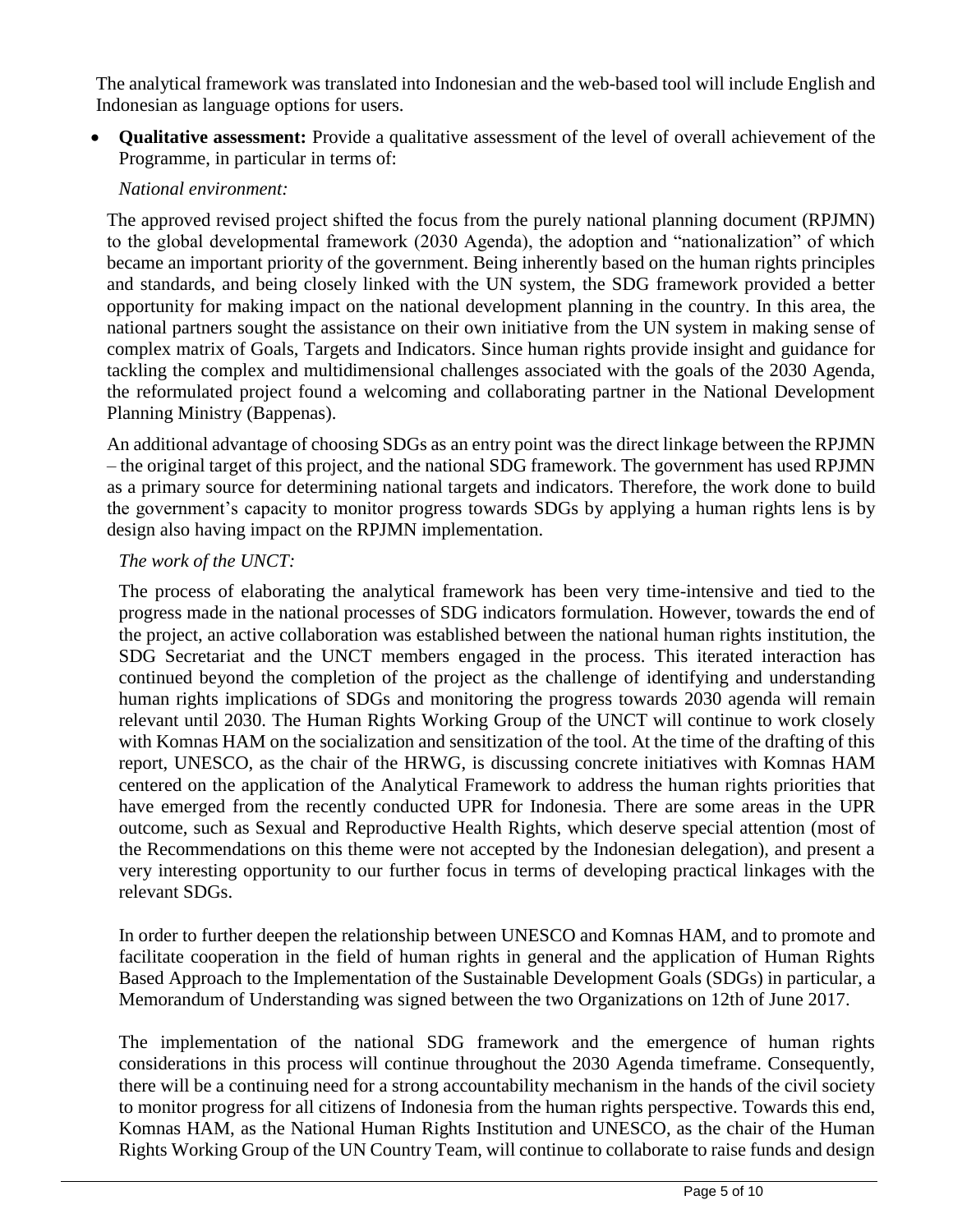projects for promoting human rights based approach to developmental planning and policy implementation in Indonesia.

Highlight key partnerships and explain how such relationships impacted on the achievement of results.

The project was (re-)designed and implemented on the back of the strong partnerships built around the Analytical Framework on Linking SDGs and Human Rights. The cornerstone of this partnership was a tripartite collaboration between UNCT (and especially its HRWG), Bappenas (and especially its SDG Secretariat), and Komnas HAM (the national human rights institution). All three parties made direct contribution to charting a new course for the project once its original target of influencing the RPJMN became obsolete.

In the process of the project implementation, this partnership was expanded to include in it other national partners, including national and local NGOs, such as Komnas Perempuan (focusing on women's rights), PPDI (National Association of DPOs), Human Rights Working Group (civil society coalition of human rights NGOs, not to be confused with the UNCT/HRWG), AMAN (Aliansi Masyarakat Adat Nasional, indigenous people's rights NGO). Links were also established with the National Bureau of Statistics, as an important stakeholder in the nationalization, implementation and monitoring of progress of SDGs.

In order to link the Indonesian process, experience and knowledge produced through this exercise to the global efforts in the same area, and also to benefit from the global good practices, relations were established with the Danish Institute for Human Rights. As the Institute has established a similar online tool with global framework and indicators, their experience was crucial in the process of elaborating of a similar tool at the national level.

The application of the Analytical Framework, and its periodic revision based on the ongoing developments in the areas of SDG implementation and Human Rights promotion will further deepen these partnerships, and may create opportunities to expand them to include additional partners. Finally, this experience and the instruments in which it resulted may prove useful in the context of similar efforts in other countries.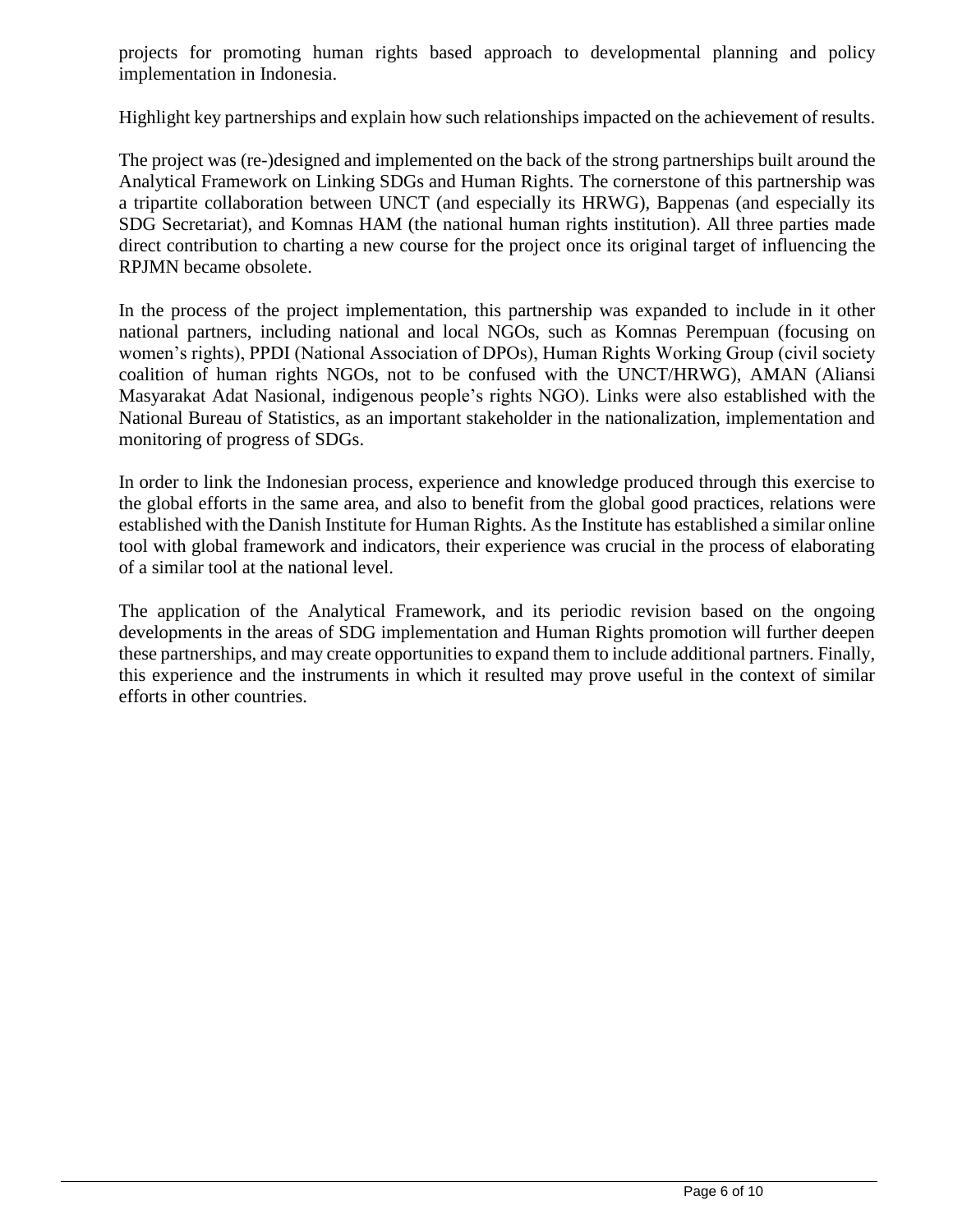Using the **Programme Results Framework from the Project Document / AWPs** - provide details of the achievement of indicators at both the output and outcome level in the table below. Where it has not been possible to collect data on indicators, clear explanation should be given explaining why.

|                                              | <b>Achieved Indicator Targets</b>      | <b>Reasons for Variance with Planned</b> | <b>Source of Verification</b> |
|----------------------------------------------|----------------------------------------|------------------------------------------|-------------------------------|
|                                              |                                        | Target (if any)                          |                               |
| Outcome 17 : BAPPENAS data                   | Outcome 1 <sup>8</sup> : BAPPENAS data | Political and institutional obstacles in | The Analytical Framework on   |
| collection, analysis and policy              | collection, analysis and policy        | the implementation of the project in     | Linking SDGs and Human        |
| elaboration strengthened through the         | elaboration was strengthened in        | regards to the original target (RPJMN)   | Rights (printed and online    |
| development of indicators to                 | regards to the national SDG            | necessitated shifting of the focus       | versions)                     |
| implement and measure human rights           | framework, through the                 | towards the national SDG framework,      |                               |
| in the new RPJMN 2015-2019.                  | development of linkages with the       | which influences RPJMN goals and         |                               |
|                                              | Human Rights obligations.              | targets.                                 |                               |
| Output 1.1 A training of HRBA for            | Output 1.1 A training on HRBA and      |                                          |                               |
| <b>BAPPENAS</b> officials                    | SGDs for BAPPENAS, as well as a        |                                          |                               |
|                                              | broad range of other national          |                                          |                               |
|                                              | stakeholders held.                     |                                          |                               |
| <b>Output 1.2 Indicators to measure and</b>  | Output 1.2 Indicators to measure       |                                          |                               |
| implement Human Rights in                    | Human Rights implementation in         |                                          |                               |
| <b>Indonesia's new RPJMN</b>                 | Indonesia's new SDG framework          |                                          |                               |
|                                              | suggested in the Analytical            |                                          |                               |
|                                              | Framework.                             |                                          |                               |
| <b>Indicator: Human Rights Indicators in</b> | Indicator: Indicators included in the  |                                          |                               |
| the draft RPJMN 2015-2019.                   | Analytical Framework.                  |                                          |                               |
|                                              |                                        |                                          |                               |
| <b>Outcome 2: HRBA in Development</b>        | Outcome 2: HRBA in Development         | Political and institutional obstacles in | The Analytical Framework on   |
| <b>Planning Strengthened</b>                 | Planning was strengthened,             | the implementation of the project in     | Linking SDGs and Human        |
|                                              | particularly in regards to the process | regards to the original target (RPJMN)   | Rights (printed and online    |
|                                              | of translating the global SDG          | necessitated shifting of the focus       | versions)                     |
|                                              | framework into a national plan of      | towards the national SDG framework,      |                               |
|                                              | action.                                | which influences RPJMN goals and         |                               |
|                                              |                                        | targets.                                 |                               |

<sup>7</sup> Note: Outcomes, outputs, indicators and targets should be **as outlined in the Project Document** so that you report on your **actual achievements against planned targets**. Add rows as required for Outcome 2, 3 etc.

 $\overline{a}$ 

<sup>8</sup> Note: Outcomes, outputs, indicators and targets should be **as outlined in the Project Document** so that you report on your **actual achievements against planned targets**. Add rows as required for Outcome 2, 3 etc.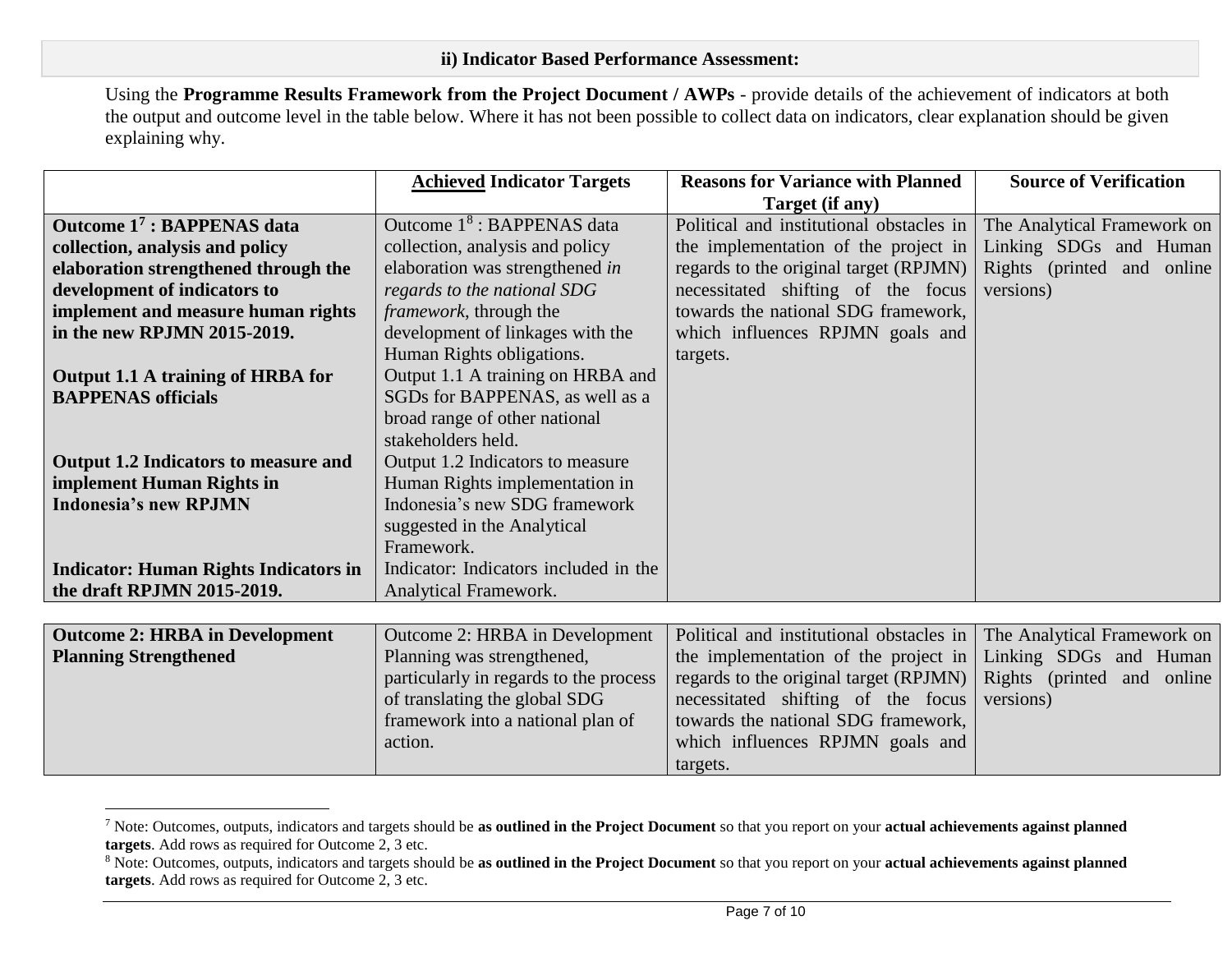| Output 2.1: A thematic paper on              | Output 2.1: A thematic paper on the  |                                          |                             |
|----------------------------------------------|--------------------------------------|------------------------------------------|-----------------------------|
| <b>Human Rights based Approach to</b>        | Human Rights based Approach to       |                                          |                             |
| <b>Development</b>                           | SDG nationalization and              |                                          |                             |
|                                              | implementation was produced, and     |                                          |                             |
|                                              | transformed into a capacity-building |                                          |                             |
|                                              | and advocacy tool                    |                                          |                             |
| <b>Indicator: Paper on HRBA produced</b>     | Indicator: Paper<br>produced<br>in   |                                          |                             |
| by Bappenas                                  | cooperation with Bappenas            |                                          |                             |
|                                              |                                      |                                          |                             |
|                                              |                                      |                                          |                             |
| Outcome 3: Increased participation of        | Outcome 3: The project achieved      | Political and institutional obstacles in | The Analytical Framework on |
| <b>Civil Society Organizations and other</b> | increased participation of Civil     | the implementation of the project in     | Linking SDGs and Human      |
| stakeholders in the development of the       | Society Organizations and other      | regards to the original target (RPJMN)   | Rights (printed and online  |
| RPJMN 2015-2019 with focus on                | stakeholders in the development of   | necessitated shifting of the focus       | versions);                  |
| <b>HRBA</b>                                  | the national SDG indicators          | towards the national SDG framework,      | Programme of the Workshop.  |
|                                              |                                      | which influences RPJMN goals and         |                             |
| Output 3.1: Workshop on HRBA in the          | Output 3.1: Workshop on HRBA to      | targets.                                 |                             |
|                                              |                                      |                                          |                             |
| drafting process of the RPJMN                | SDG nationalization and              |                                          |                             |
|                                              | implementation held                  |                                          |                             |
|                                              |                                      |                                          |                             |
| Indicator: 2.1 Workshop on HRBA              | Indicator: 2.1 Workshop Held         |                                          |                             |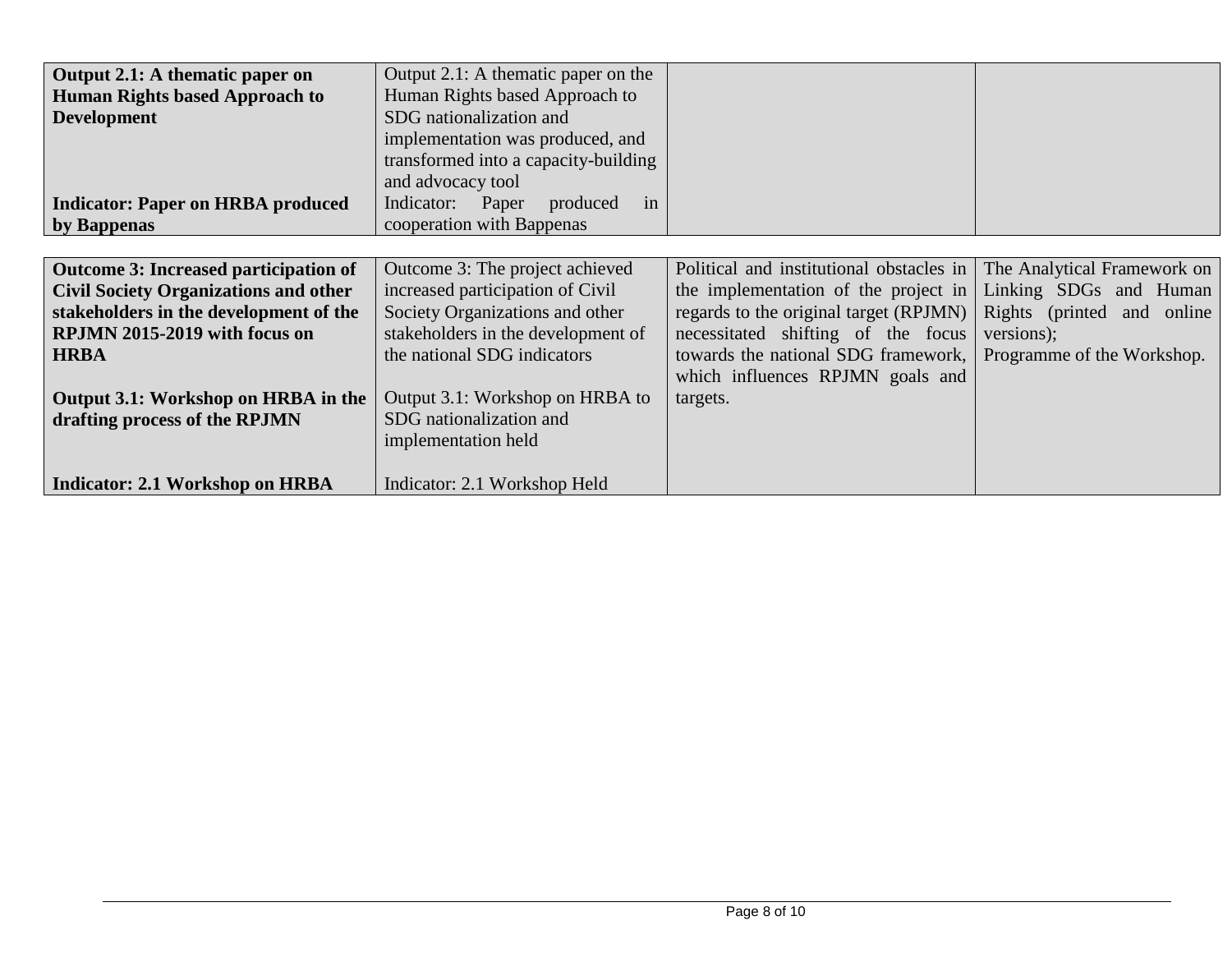## **iii) Evaluation, Best Practices and Lessons Learned**

- Report on any assessments, evaluations or studies undertaken relating to the programme and how they were used during implementation. Has there been a final project evaluation and what are the key findings? Provide reasons if no programme evaluation have been done yet?
- Explain challenges such as delays in programme implementation, and the nature of the constraints such as management arrangements, human resources etc. What actions were taken to mitigate these challenges? How did such challenges and actions impact on the overall achievement of results? Have any of the risks identified during the project design materialized or were there unidentified risks that came up?
- Report key lessons learned and best practices that would facilitate future programme design and implementation, including issues related to management arrangements, human resources, resources, etc. Please also include experiences of failure, which often are the richest source of lessons learned.

**Problem / Challenge faced:** In the initial stages of project implementation, it became clear that due to a complex set of circumstances (the new government that came to power after the elections in 2014 shunned external influences on core domestic processes), cooperation was not forthcoming from Bappenas on HRBA mainstreaming during the elaboration of the national development planning document (RPJMN). Any open doors that may have existed when the project was designed, swiftly became shut. The final version of RPJMN was unveiled to the external audiences in January 2015 without a chance for the project to influence its elaboration, despite concerted efforts by UNESCO and the UNCT.

**Programme Interventions:** Under such circumstances, UNESCO, as the main implementing partner, and the RC Office as the facilitator of project implementation had to re-think the approach and devise a new strategy. We recognized the new possibilities that had emerged after the adoption of the 2030 Agenda and the 17 SDGs in September 2015 and the entry into force of the new UN Partnership Development Framework (UNPDF 2016- 2020). The HRWG, after a series of consultations with the OHCHR Regional Office (Bangkok), the UNCT Indonesia and the UNDG, reformulated the project and requested an extension based on the new objectives and the revised implementation plan. In accordance with the revised project workplan, the focus of the project implementation from June 2016 onwards (approval of last extension request) was placed on:

- Development of the analytical framework for Human Rights and SDGs in Indonesia following closely the ongoing processes within the national planning agency (Bappenas) on SDG nationalization and identification of national indicators.
- Consultations to enrich and validate the framework, involving UNESCO HQ and the UNCT Indonesia, and the national human rights institution – Komnas HAM.

**Result (if applicable):** Describe the observable *change* that occurred so far as a result of the Programme interventions. For example, how did community lives change or how was the government better able to deal with the initial problem?

The major result of the intervention is the development of technical capacity supported by appropriate and nationally-owned tools within the key national institutions (Komnas HAM as the national human rights institution and Bappenas as the custodian of SDGs in the country) to link human rights obligations with the SDG nationalization and implementation.

**Lessons Learned:** What did you (and/or other partners) learn from this situation that has helped inform and/or improve Programme (or other) interventions?

In the process of the implementation of this project, we learned an important lesson concerning the incentives needed for the national partners – in this case the Ministry responsible for the national